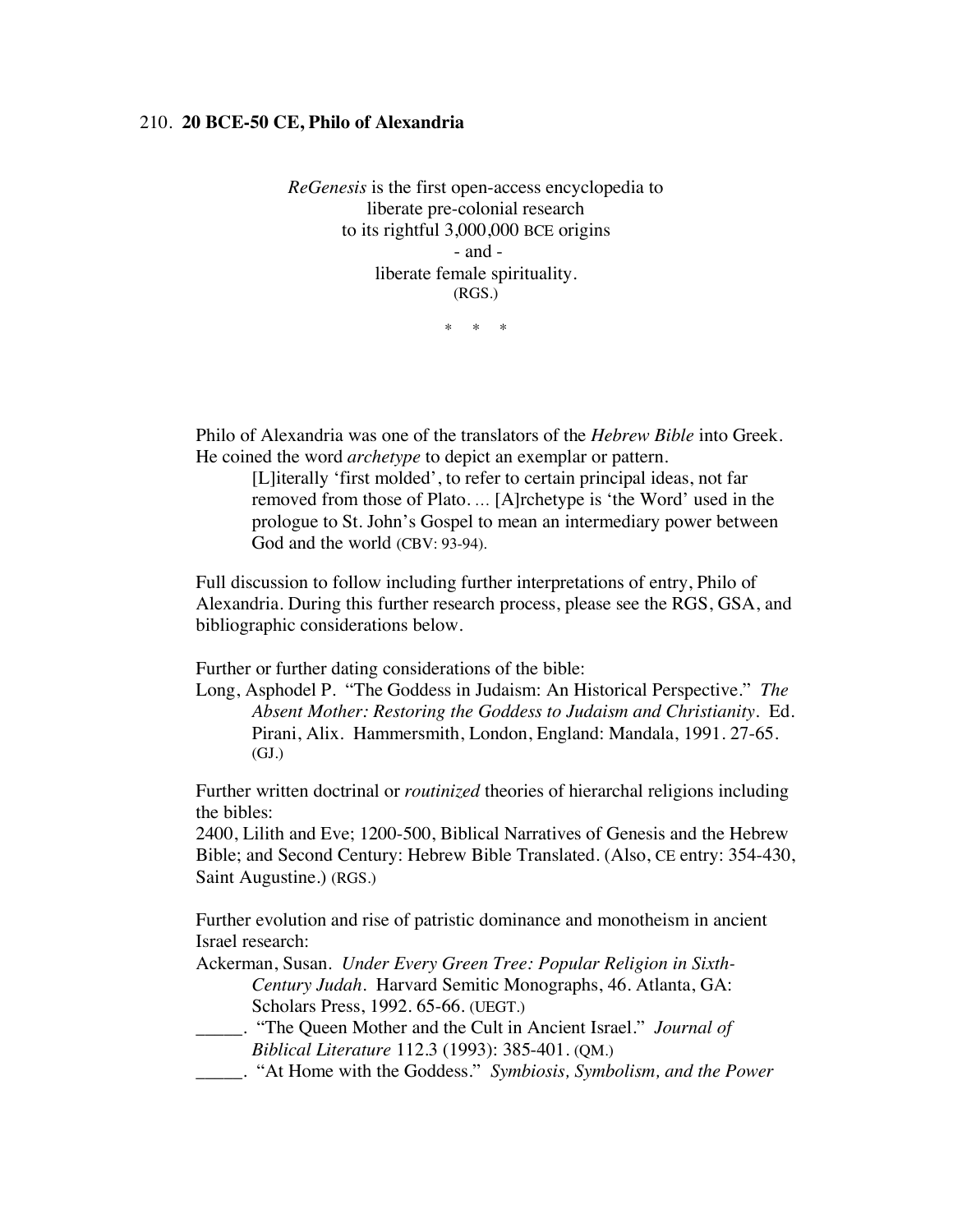*of the Past: Canaan, Ancient Israel, and Their Neighbors from the Late Bronze Age through Roman Palaestina.* Eds. William G. Dever, and Seymour Gitin. Winona Lake, IN: Eisenbrauns, 2003. (AHOG.)

- Becking, Bob, et al. *Only One God? Monotheism in Ancient Israel and the Veneration of the Goddess Asherah.* Sheffield, England: Continuum, 2001. (OOG.)
- Biale, David. "The God with Breasts: El Shaddai in the Bible." *History of Religions 21.3* (Feb. 1982): 240-256. (GWB.)
- Binger, Tilde. *Asherah: Goddess in Ugarit, Israel and the Old Testament.* Sheffield, England: Sheffield Academic Press, 1997. (A.)
- Bird, Phyllis A. *Missing Persons and Mistaken Identities: Women and Gender in Ancient Israel.* Minneapolis, MN: Fortress Press, 1997. (MPMI.)
- Christ, Carol P. "Heretics and Outsiders: The Struggle over Female Power in Western Religion." *Soundings: An Interdisciplinary Journal* 61.3, Dilemmas of Pluralism: The Case of Religion in Modernity (Fall 1978): 260-280. (SOF.)
- \_\_\_\_\_. "Toward a Paradigm Shift in the Academy and in Religious Studies." *The Impact of Feminist Research in the Academy*. Ed. Christie Farnham. Bloomington: Indiana University Press, 1987. 53-76. (TPS.)
- \_\_\_\_\_. "New Definition of Patriarchy: Control of Women's Sexuality, Private Property, and War." *Feminist Theology* 24:3 (April 2016): 214-225. (NDP.)
- Cohen, Shaye J. D. "The Origins of the Matrilineal Principle in Rabbinic Law." *Association for Jewish Studies 10.1* (Spring 1985): 19-53. (OM.) \_\_\_\_\_. *The Beginnings of Jewishness: Boundaries, Varieties, Uncertainties.*
- Berkeley, CA: University of California Press, 1999. (BJ.)
- Cornelius, Izak. *The Many Faces of the Goddess: The Iconography of the Syro-Palestinian Goddesses Anat, Astarte, Qedeshet, and Asherah C. 1500-1000 BCE.* Orbis biblicus et orientalis, 204. Fribourg, Switzerland: Academic Press, 2004. (MFG.)

Day, John. "Asherah in the Hebrew Bible and Northwest Semitic Literature." *Journal of Biblical Literature* 105.3 (Sep. 1986): 385-408. (AH.)

- \_\_\_\_\_. *Yahweh and the Gods and Goddesses of Canaan*. Sheffield, England: Sheffield Academic Press, 2000. San Francisco, CA: Harper, 1993. (YGG.)
- Davies, Steve. "The Canaanite-Hebrew Goddess." *The Book of the Goddess Past and Present*. Ed. Carl Olson. New York, NY: Crossroad, 1983. 68-79. (CHG.)
- Dever, William G. *Who Were the Early Israelites, and Where Did They Come from?* Grand Rapids, MI: William B. Eerdmans, 2003. (WWEI.)
- \_\_\_\_\_. *Did God Have a Wife*? *Archaeology and Folk Religion in*
	- *Ancient Israel.* Grand Rapids, MI: William B. Eerdmans, 2005. (GHW.) \_\_\_\_\_. "A Temple Built for Two." *Biblical Archaeology Review* 34.2
		- (Mar.-Apr. 2008): 55-62, 85-86. (ATB.)
- Hadley, Judith M. "William Robertson Smith and the 'Asherah.'*" William Robertson Smith: Essays in Reassessment*. Ed. William Johnstone. *Journal for the Study of the Old Testament Supplement Series* 189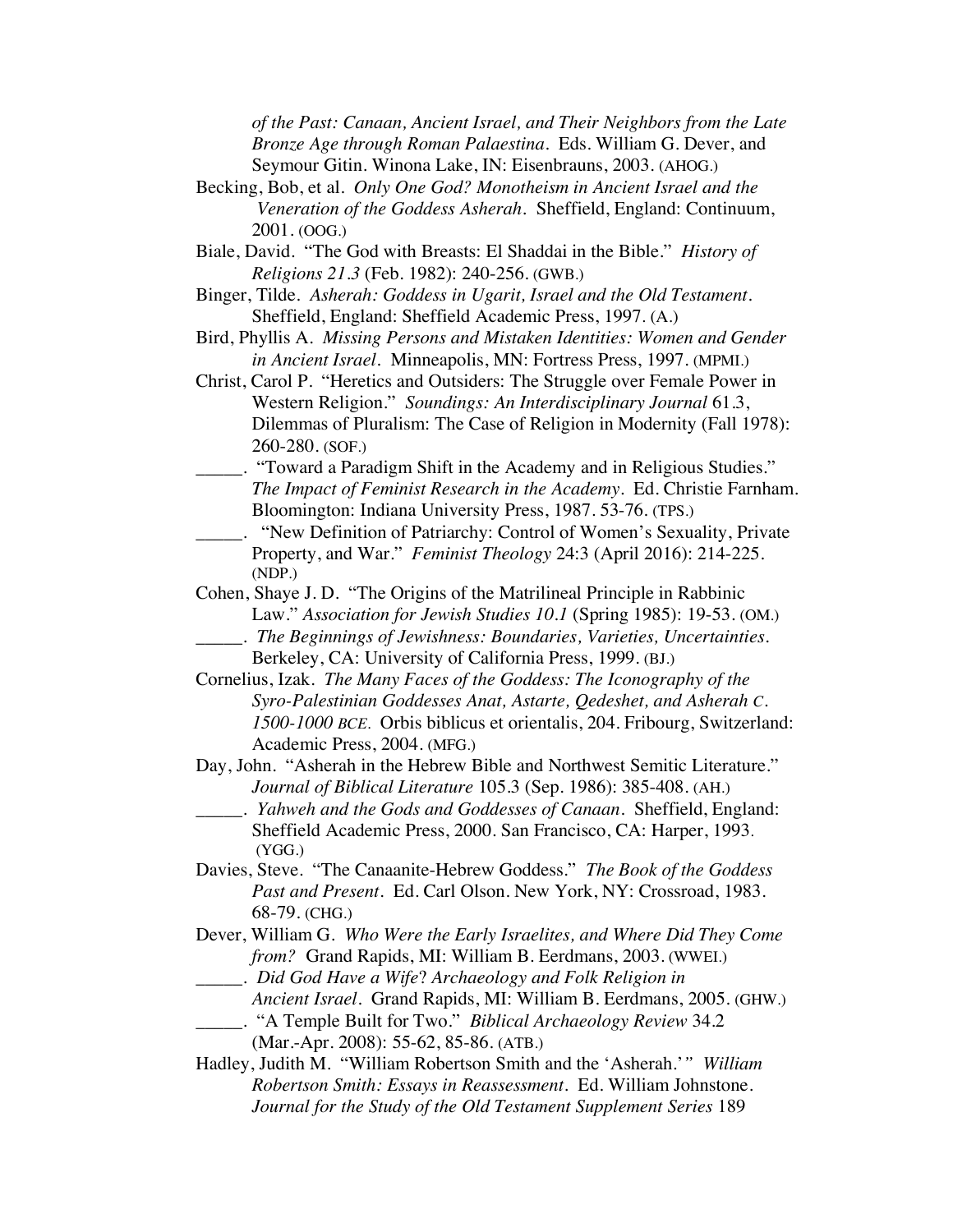(1995): 164-179. (WRSA.)

- \_\_\_\_\_. *The Cult of Asherah in Ancient Israel and Judah: Evidence for a Hebrew Goddess*. New York, NY: Cambridge University Press, 2000. (COA.)
- Handy, K. Lowell. *Among the Host of Heaven: The Syro*–*Palestinian Pantheon as Bureaucracy*. Winona Lake, IN: Eisenbrauns, 1994. (AHH.)
- Hestrin, Ruth. "The Lachish Ewer and the Asherah." *Israel Exploration Journal* 37.4 (1987): 212-223. (LEA.)
- \_\_\_\_\_. *The Cult Stand from Taanach and Its Religious Background*. In 1987 Studia Phoenicia V. University. Peeters: Leuven, Belgium. (1987). 61-77. (CST.)
	- \_\_\_\_\_. "Understanding Asherah: Exploring Semitic Iconography." *The Biblical in Ancient Israel.* Minneapolis, MN: Fortress Press, 1998. (GGI.)

Keel, Othmar. *Goddesses and Trees, New Moon and Yahweh*. Sheffield, England: Sheffield Academic Press, 1998. (GAT.)

- Kien, Jenny. *Reinstating the Divine Woman in Judaism.* Parkland, FL: Universal Publishers, 2000. (RDW.)
- Kosnik, Darlene. *History's Vanquished Goddess Asherah.* Sanford, MI: Emergent Press, 2014. (HVG.)
- Lerner, Gerda. *The Creation of Patriarchy.* Oxford, England: Oxford University Press, 1986. 161-179. (TCOP.)
- Long, Asphodel. *In a Chariot Drawn by Lions: The Search for the Female in Deity.* London, England: The Women's Press, 1992. (CDBL.)
- \_\_\_\_\_. "Asherah, The Tree of Life and the Menorah: Continuity of a Goddess Symbol in Judaism?" Paper presented at the Britain and Ireland School of Feminist Theology Annual Conference, at Plymouth, Devon. *Sophia Papers* No. 1 (1996). (ATLM.)
- Margalit, Baruch. *"*The Meaning and Significance of Asherah.*" Vetus Testamentum* XL.3 (1990): 264-297. (TMSA.)
- Mazar, Amihai. *Archaeology of the Land of the Bible, 10,000-586 BCE.* New York, NY: Doubleday, 1990. (ALB.)
- Olyan, Saul M. *Asherah and the Cult of Yahweh in Israel.* Atlanta, GA: Scholars Press, 1988. (ACY.)
- Parker, Simon B. Ed. *Ugaritic Narrative Poetry.* Atlanta, GA: Scholars Press, 1997. (UNP.)
- Patai, Raphael. "The Goddess Asherah." *Journal of Near Eastern Studies* 24.1/2 (Jan. – Apr. 1965): 37-52. (TGA.)
	- \_\_\_\_\_. *The Hebrew Goddess.* 1967. Philadelphia, PA: Ktav Publishing House, 1990. (HG.)
- Petty, Richard J*. Asherah: Goddess of Israel*. New York, NY: Peter Lang, 1990. (AGL.)
- Smith, Mark S. "God Male and Female in the Old Testament: Yahweh and His Asherah." *Theological Studies* 48 (1987): 333-40. (GMF.)
- \_\_\_\_\_. *The Origins of Biblical Monotheism: Israel's Polytheistic Background and the Ugaritic Texts.* New York, NY: Oxford University Press. 2001. (OB.)